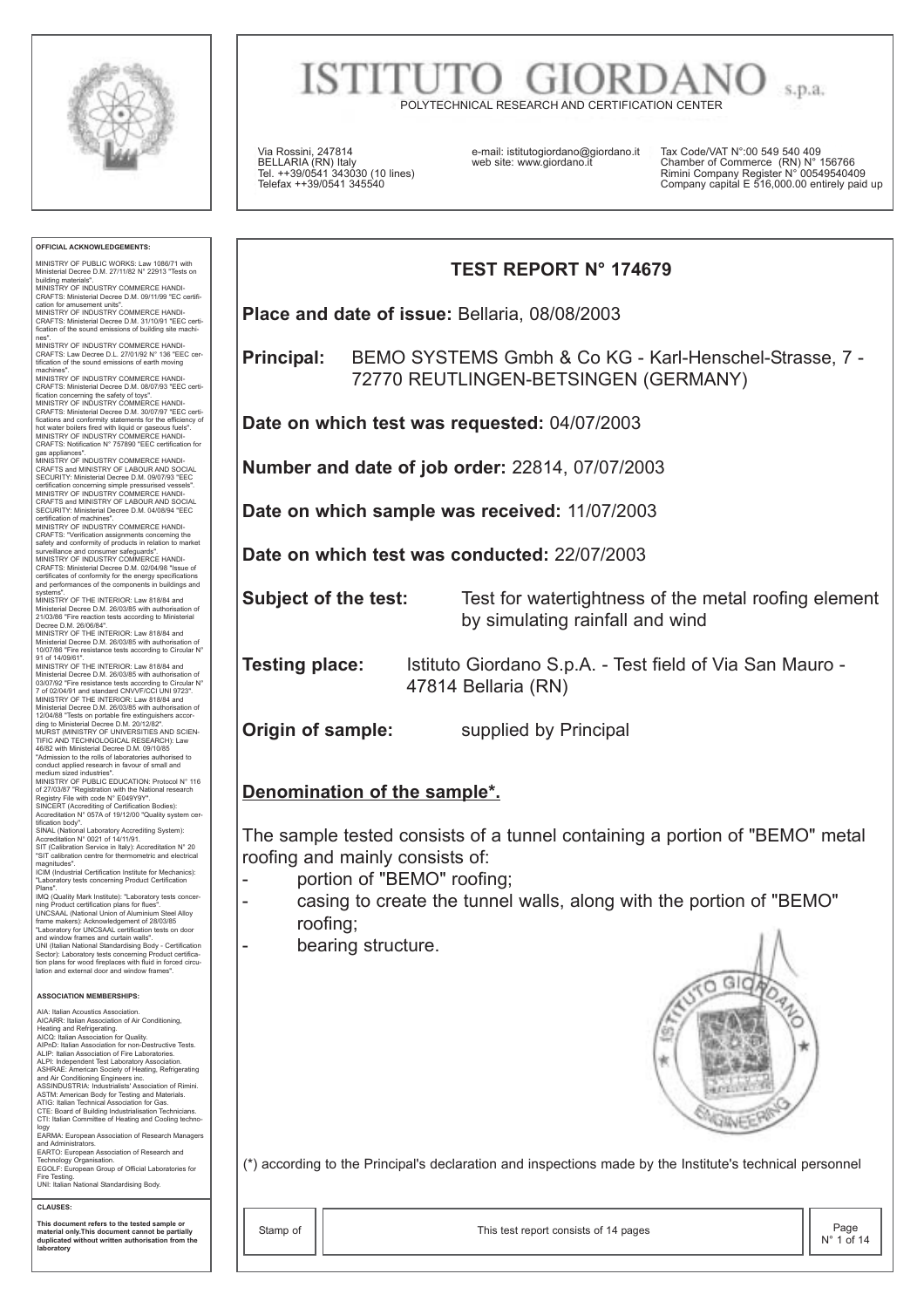

The portion of roofing consists of:

- "BEMO Normal Profil 65/500 1" panel 10,000 mm in length;
- modified "BEMO panel 10,000 mm in length and with female turn-up at the ends;
- modified "BEMO" panel 10,000 mm in length with male turn-up at the ends;
- 16 "BEMO Halter 80/6" supports made of aluminium alloy.

The panels are made of 1 mm thick aluminium alloy and are connected together at the top of the end turn-up by means of male/female profiles formed by bending the metal plate. The male profile has an elastomer seal which holds the panels together.

The portion of roofing made with the panels described above is borne by 16 "BEMO - Halter 80/6" supports made of aluminium alloy.

The covering casing is made of 1 mm aluminium sheets bent in a U-shape and joined to the modified "BEMO" panels so as to form a channel measuring about 1000 x 300 mm crosswise and 10,000 mm in length. The bearing structure consists of two longitudinal beams made of laminated wood measuring 100 x 450 x 9850

mm and a series of wooden cross-members measuring 80 x 100 mm in section. The cross-members and beams are connected together with galvanised steel sheet brackets and self-threading screws.

The sample is illustrated in the following drawings and photographs.

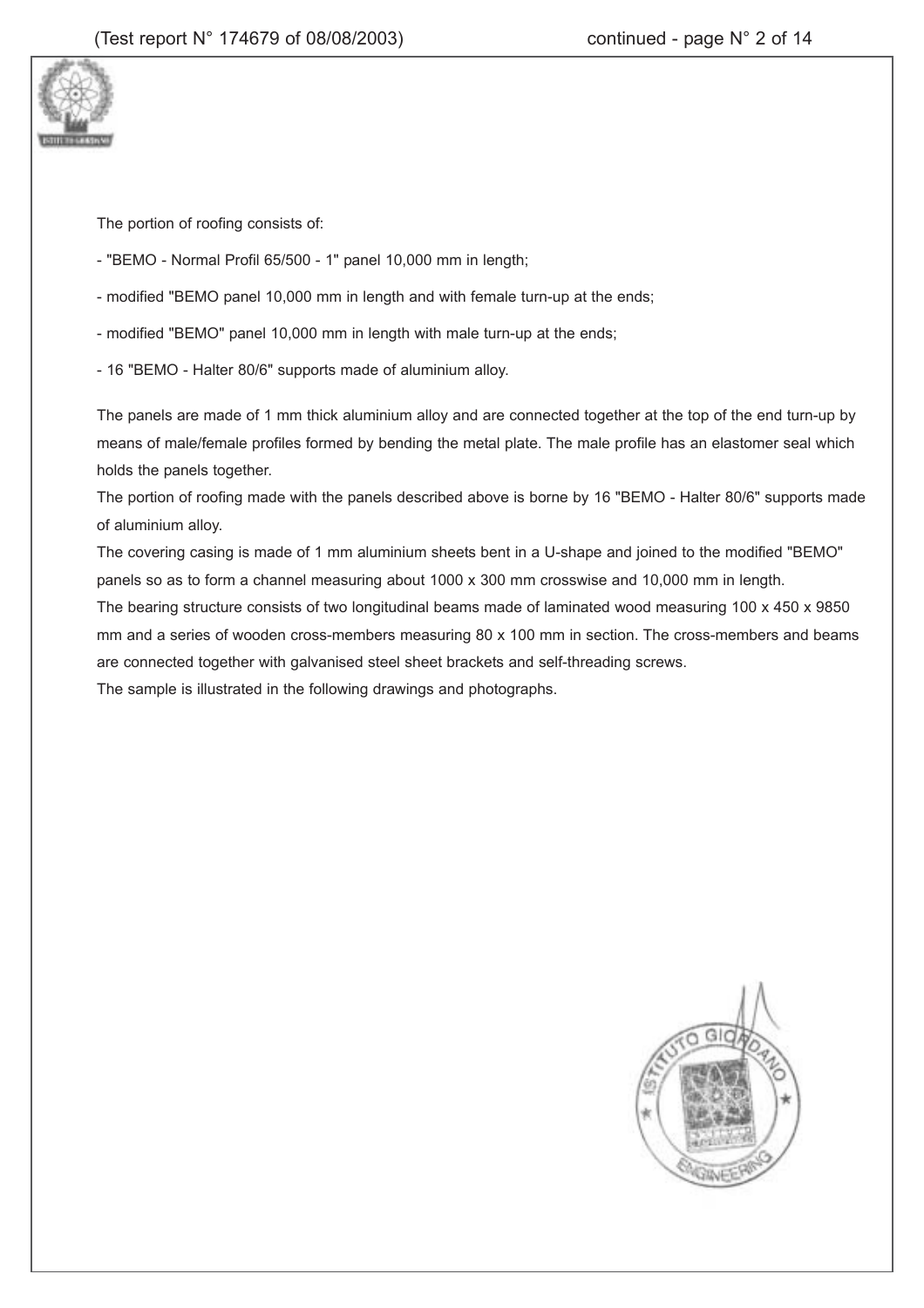

continued - page  $\sum_{\circ}$  $\omega$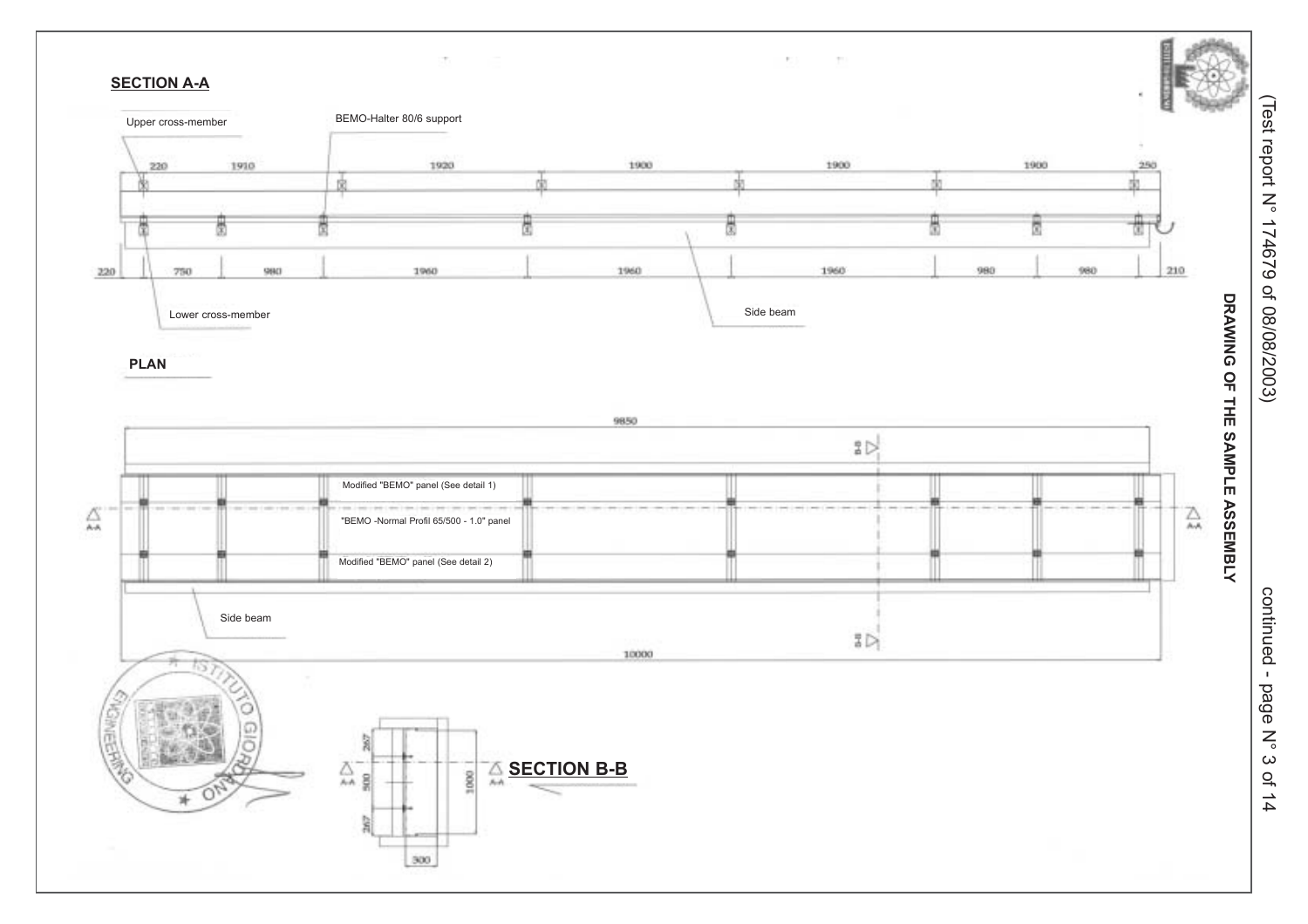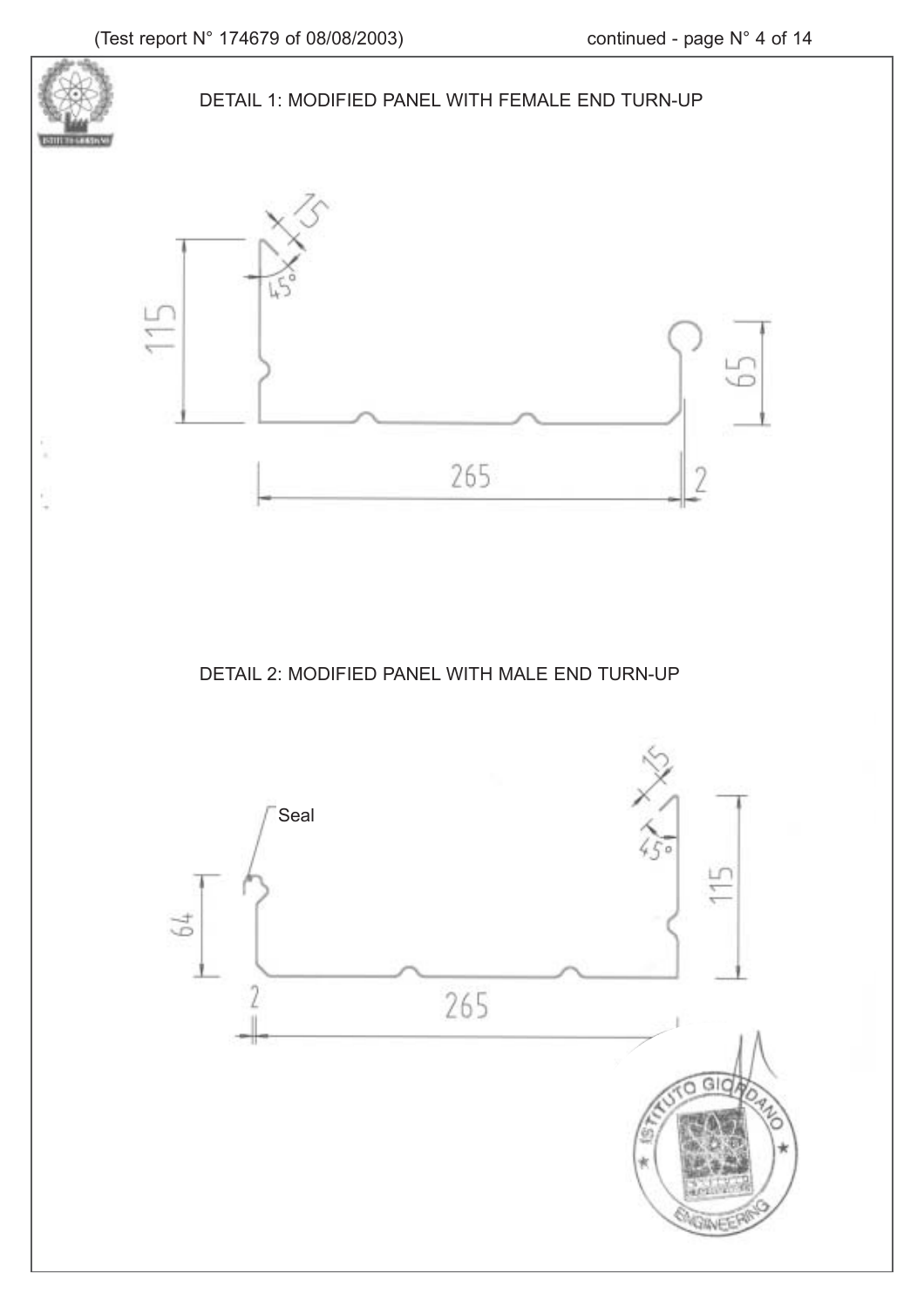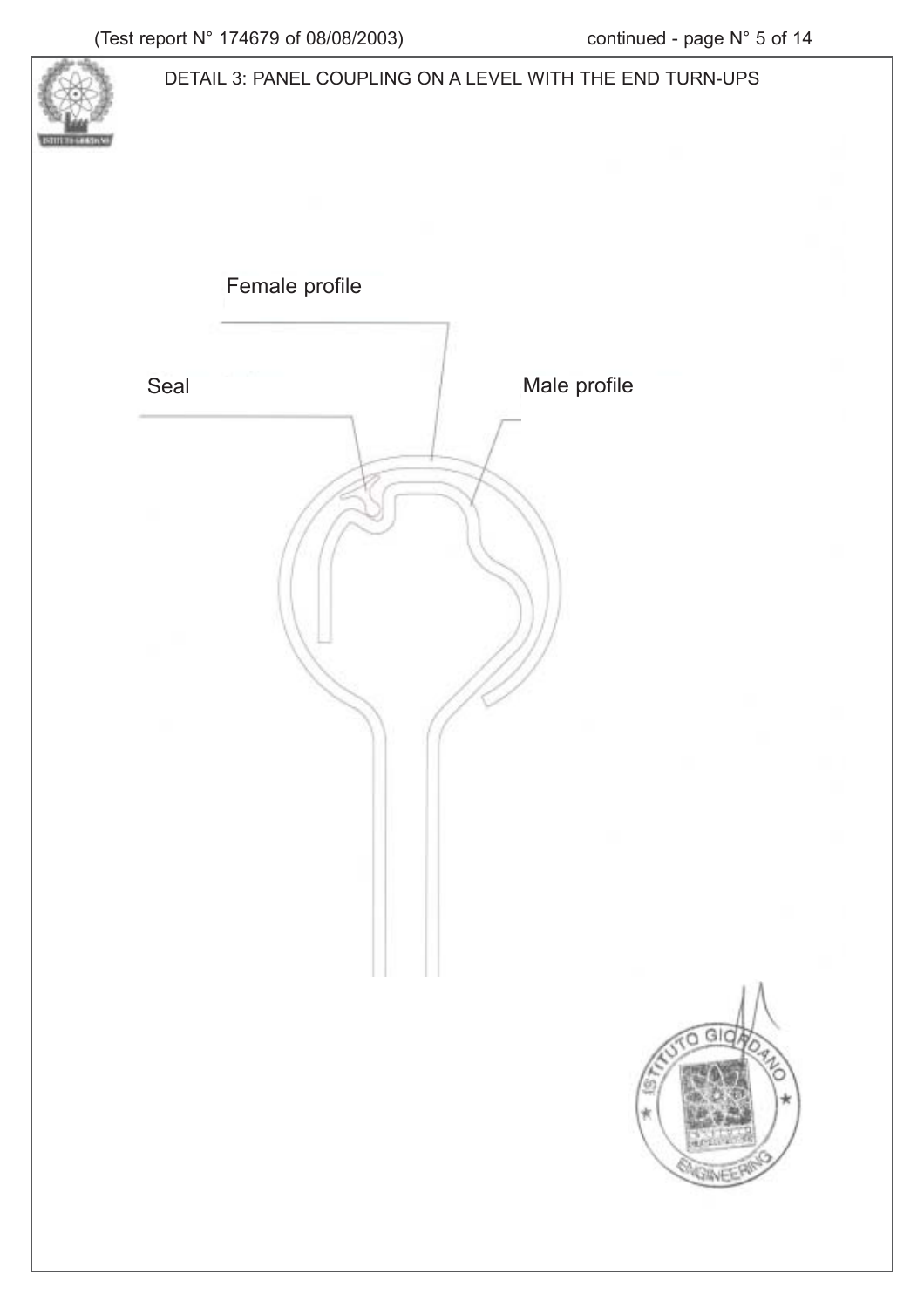

a

**RAF** 



DETAIL 4: SUPPORT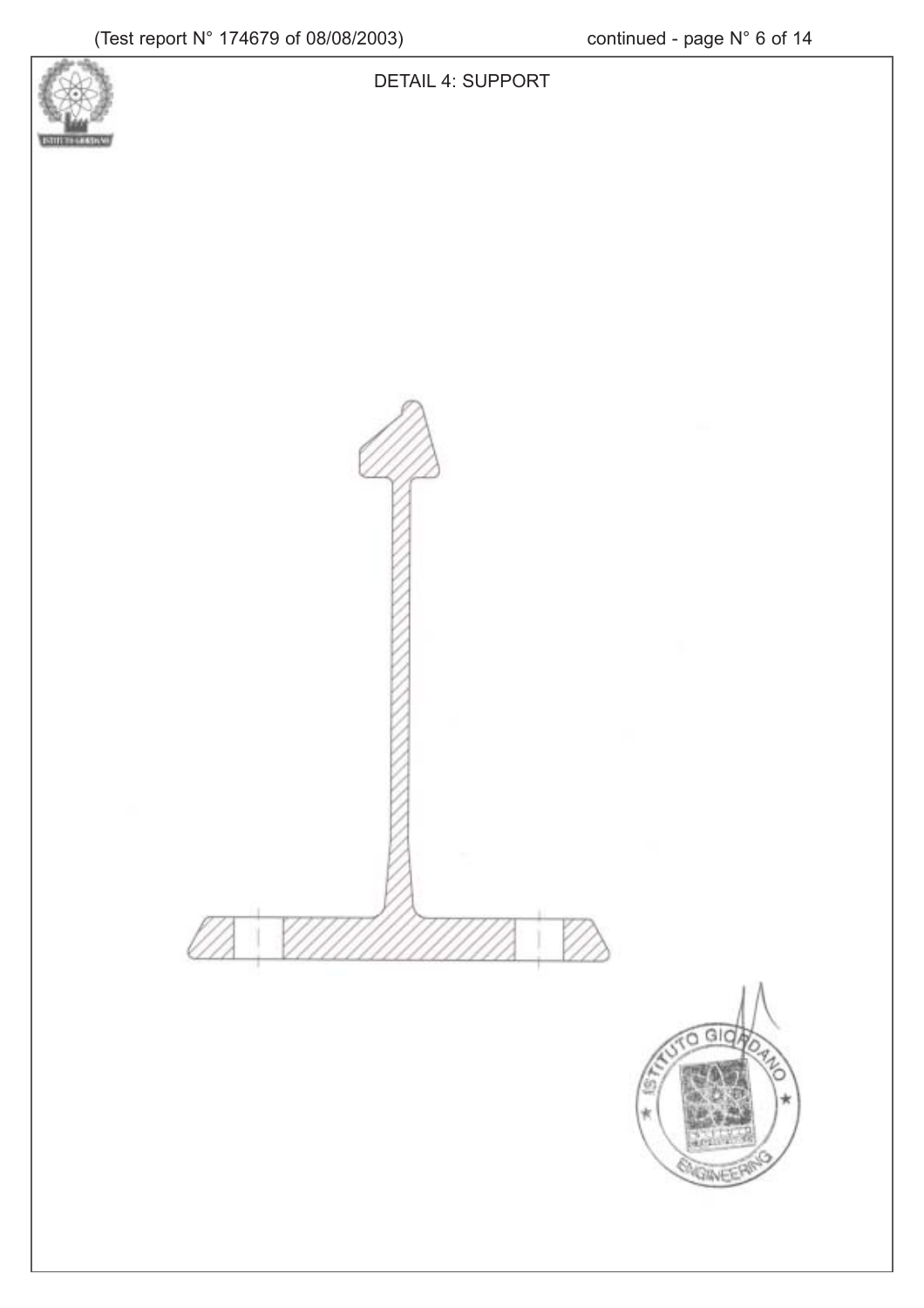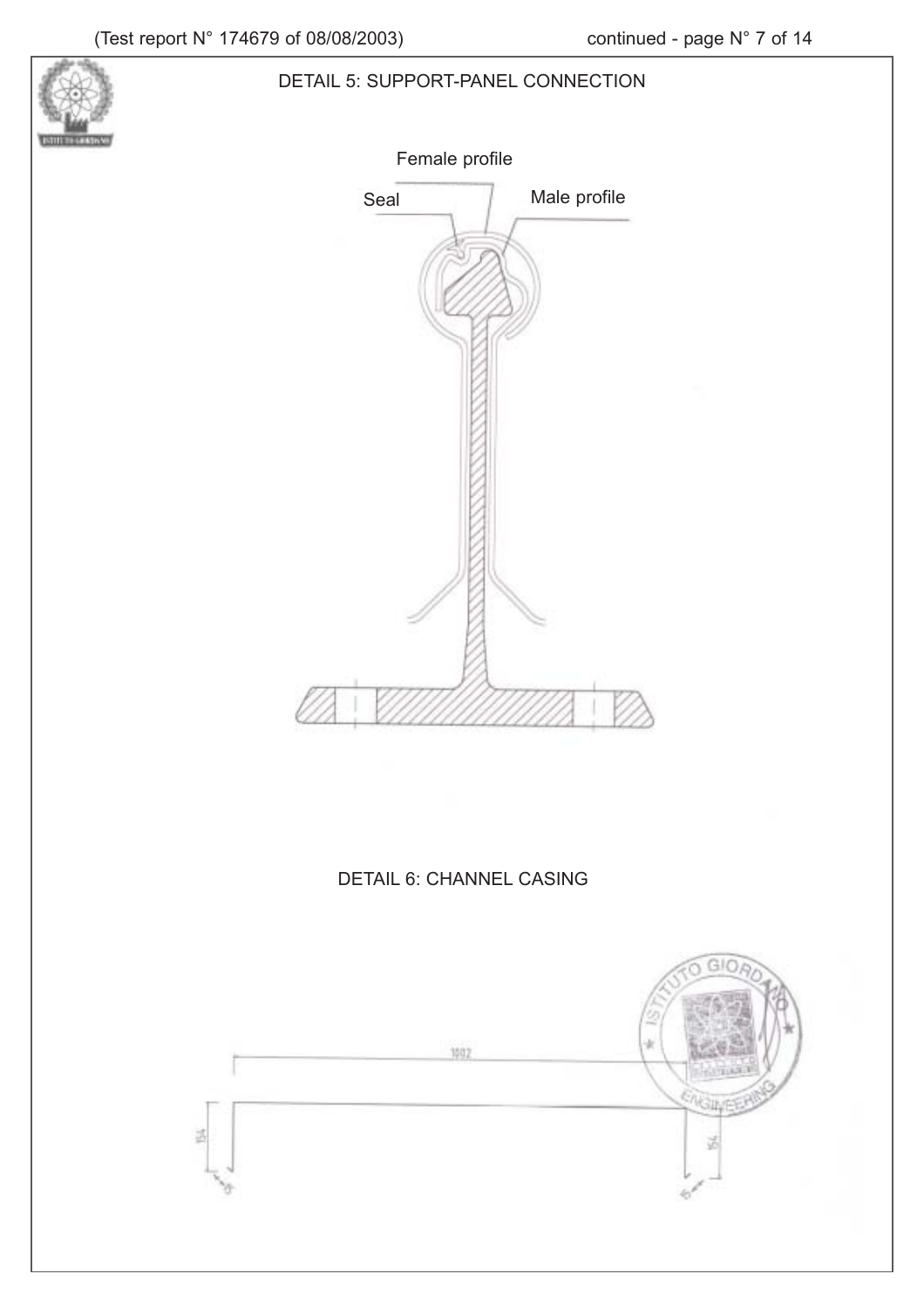n





Photograph of the sample subjected to the test



Photograph of the sample subjected to the test: Detail of the connection between the panels and panelssupport.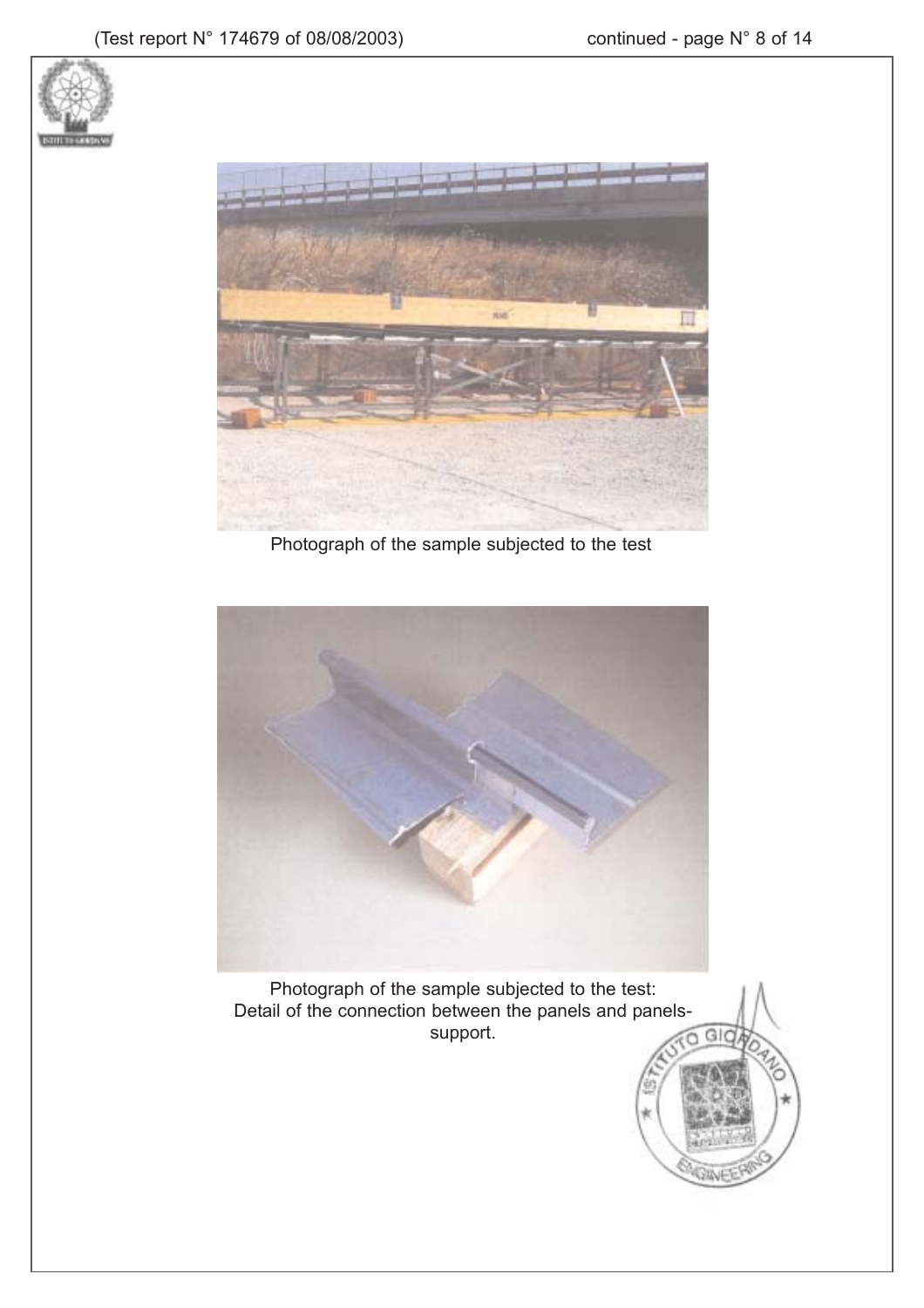



Photograph of the sample subjected to the test: Detail of the connection between the lower cross-members and longitudinal beams.

### **Test equipment:**

The following equipment was used for the test:

- "FERRARI" centrifugal electric fan with relative drive inverter;
- network of spraying nozzles;
- pump to supply the spraying nozzles;

- set of "ASA" flowmeters to measure the flow of water that supplies the spraying nozzles. Measuring range 100-1000 l/h, precision ± 2.5% of the full scale;

- "AIRFLOW" fan type air-speed meter to measure the speed of the air around the channel. Measuring range 0-30 m/s;

- "SALMIRAGHI" differential micromanometer of the difference in fluid level type for measuring the static pressure in the channel.

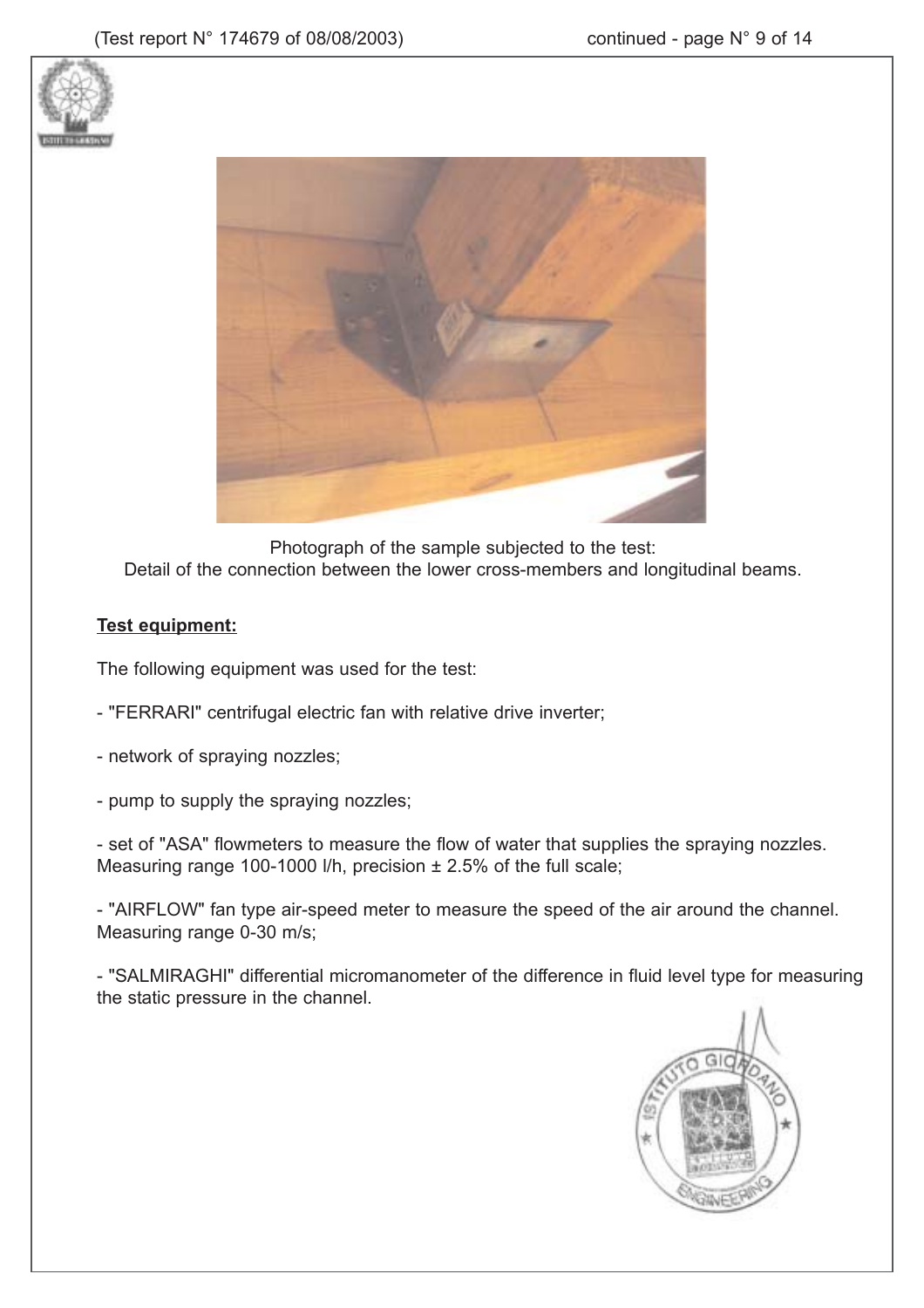

### **Test method.**

The tested sample was installed on a bearing structure sloping 0.5% in the longitudinal direction. The fan was installed at one end so as to create an air current blowing in the same direction as the channel sloped, while the other end of the channel was left open to the atmosphere. The fan's rotation speed was regulated so that the air flowed at the rate of 25 m/s. The top of the channel was fitted with two rows of spraying nozzles at a 500 mm centre distance, on a level with the joints of the panels forming the roofing portion. During the test, the nozzles were supplied with water from a storage tank. The amount of water used by the nozzles was measured by the flowmeters installed on the water main.

The static pressure inside the channel about 1 m from the air inlet was measured during the test.

#### **How the test was conducted.**

The test began at 9.30 a.m. and ended at 5.30 p.m. with the wind speed set at 25 m/s. The water rate was regulated at 1242 l/h from 9.30 a.m. until 12.30 p.m. so as to simulate rainfall with an intensity of 120 mm/h while from 12.30 p.m. until 5.30 p.m. it was regulated at 2018 l/h to simulate rainfall with an intensity of 195 mm/h. The intrados area of the metal panels reproducing the roofing portion was accurately inspected visually at regular intervals of about 30 min during the test on a level with the joints between the panels, to check whether water was present either in the form of drops or whether it had simply wetted the surface itself. A sample of the roofing portion was taken at the end of the test on a level with a support, so as to check the coupling between the panels and connection to the supports. The test is illustrated in the following photographs.

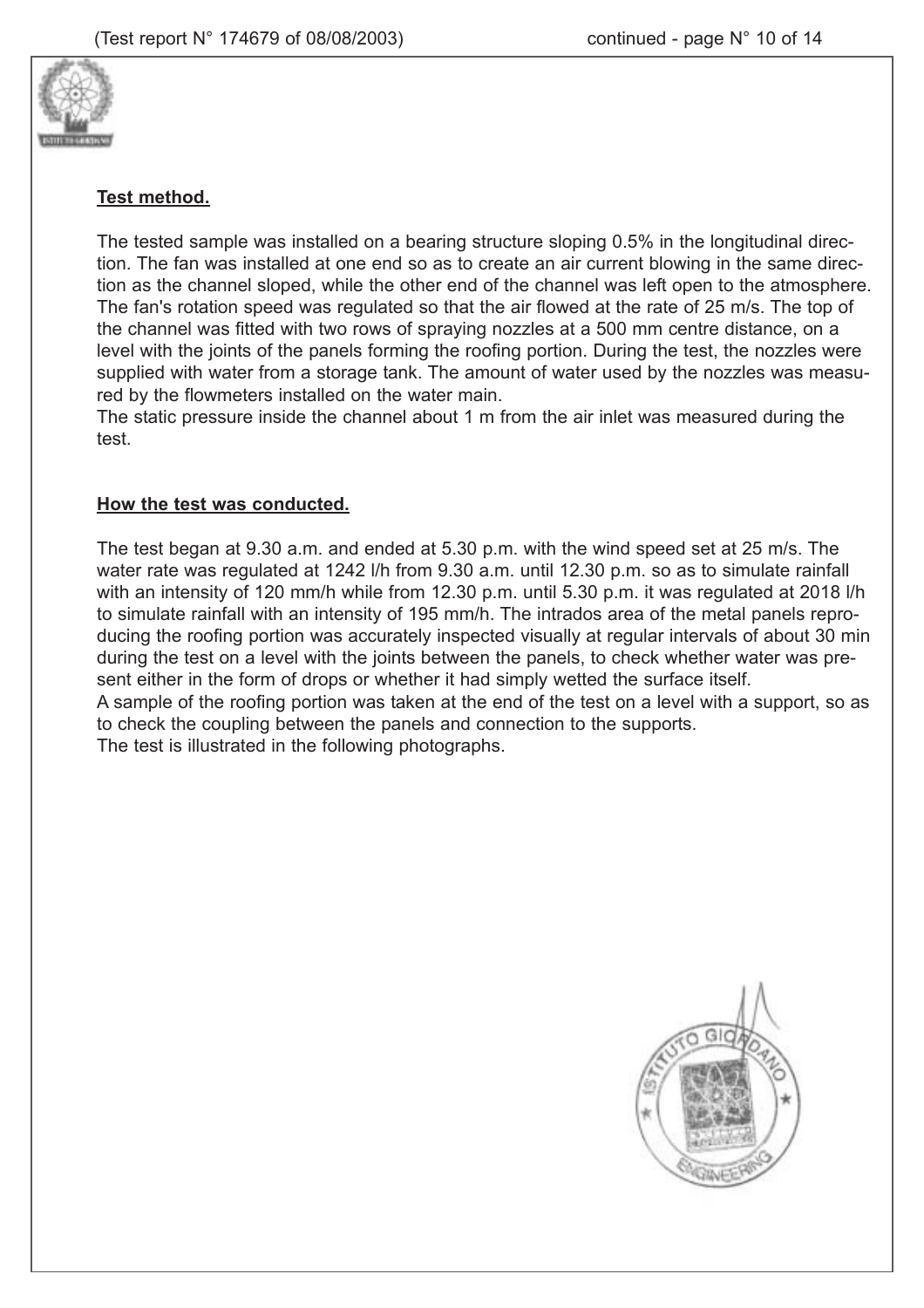



The sample during the test.



Group of flowmeters.

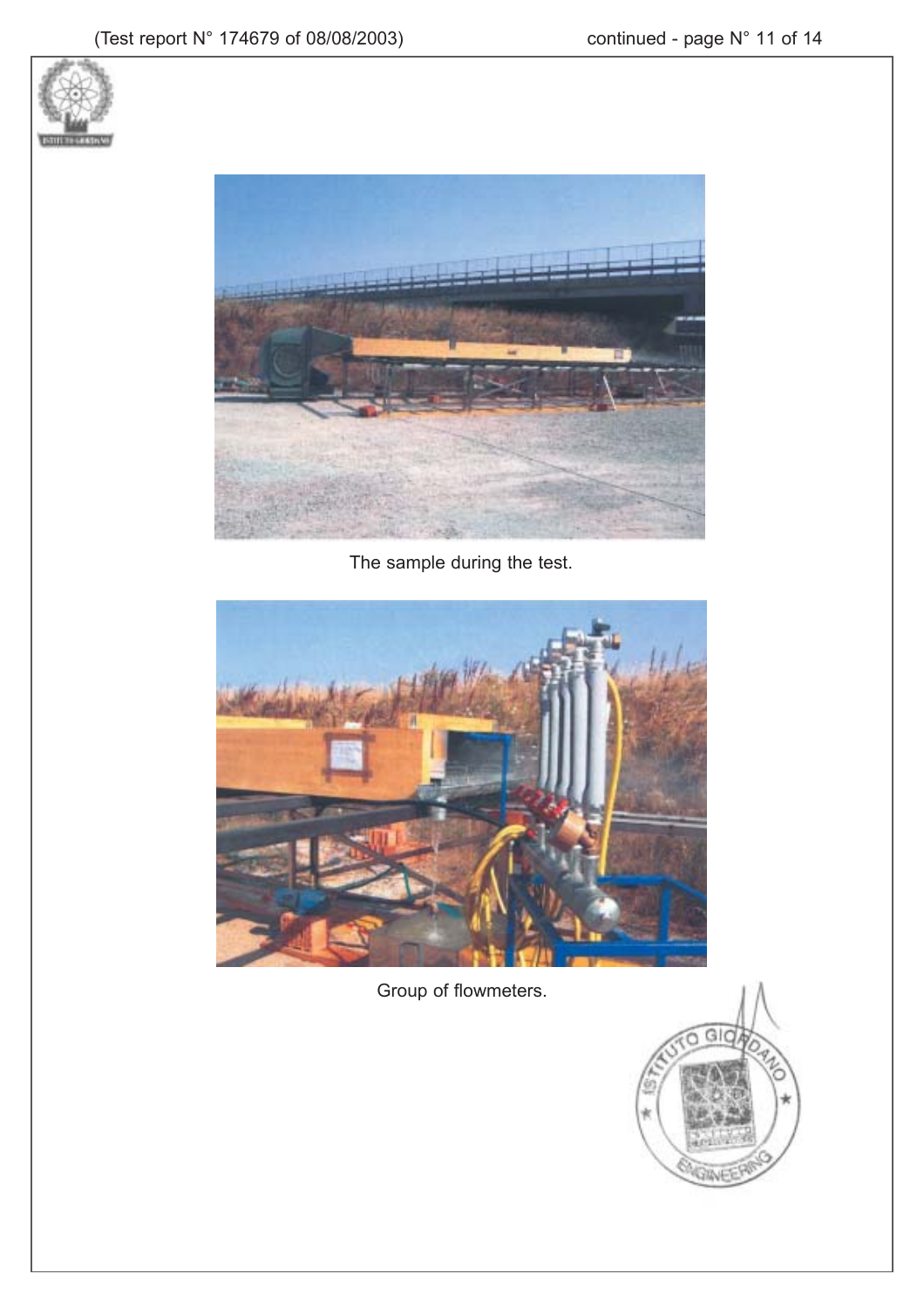



Open side of the tunnel.



Side of the tunnel connected to the fan.

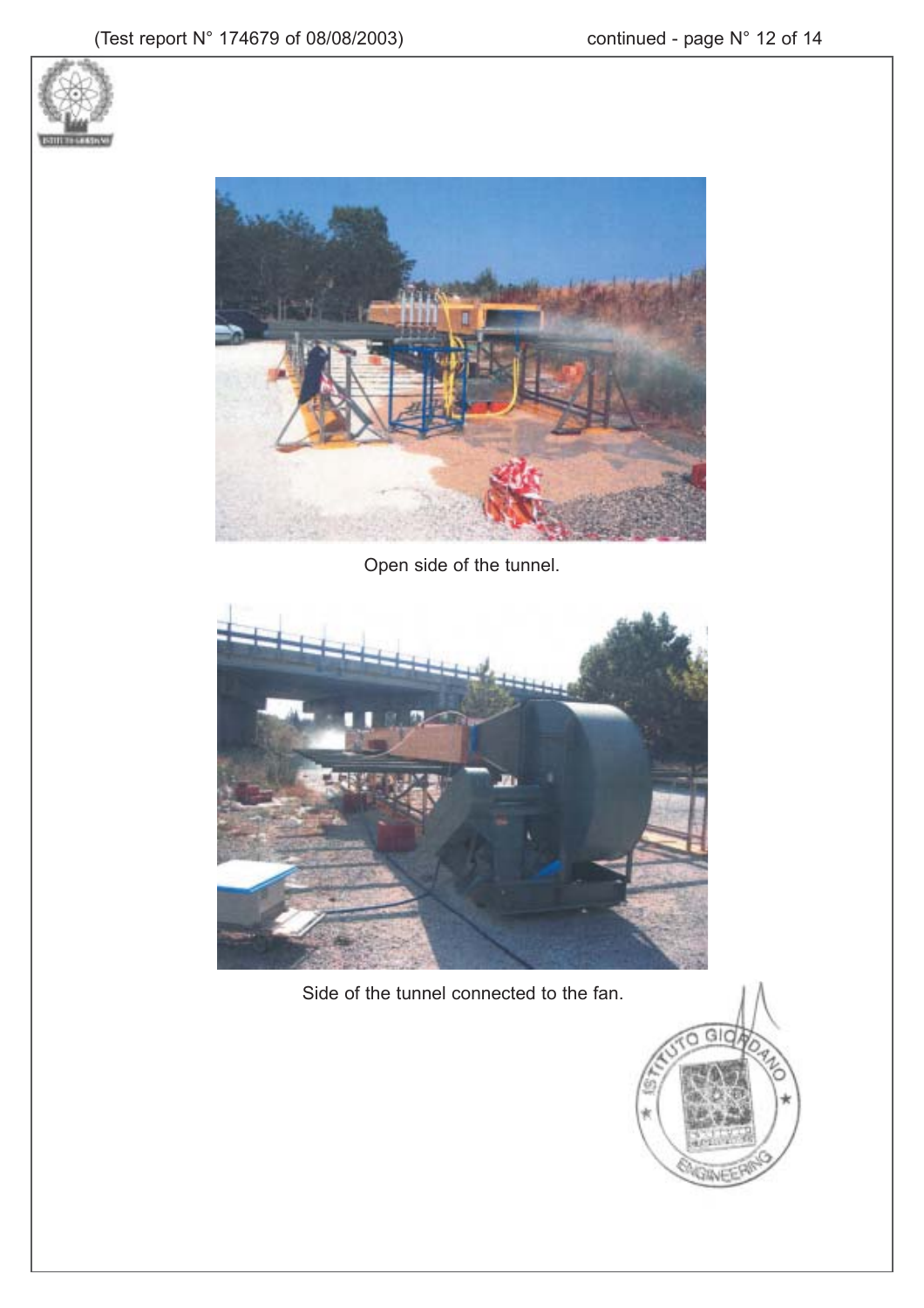



View of the interior part of the sample with the network of spraying nozzles.



A sample is taken of the roofing.